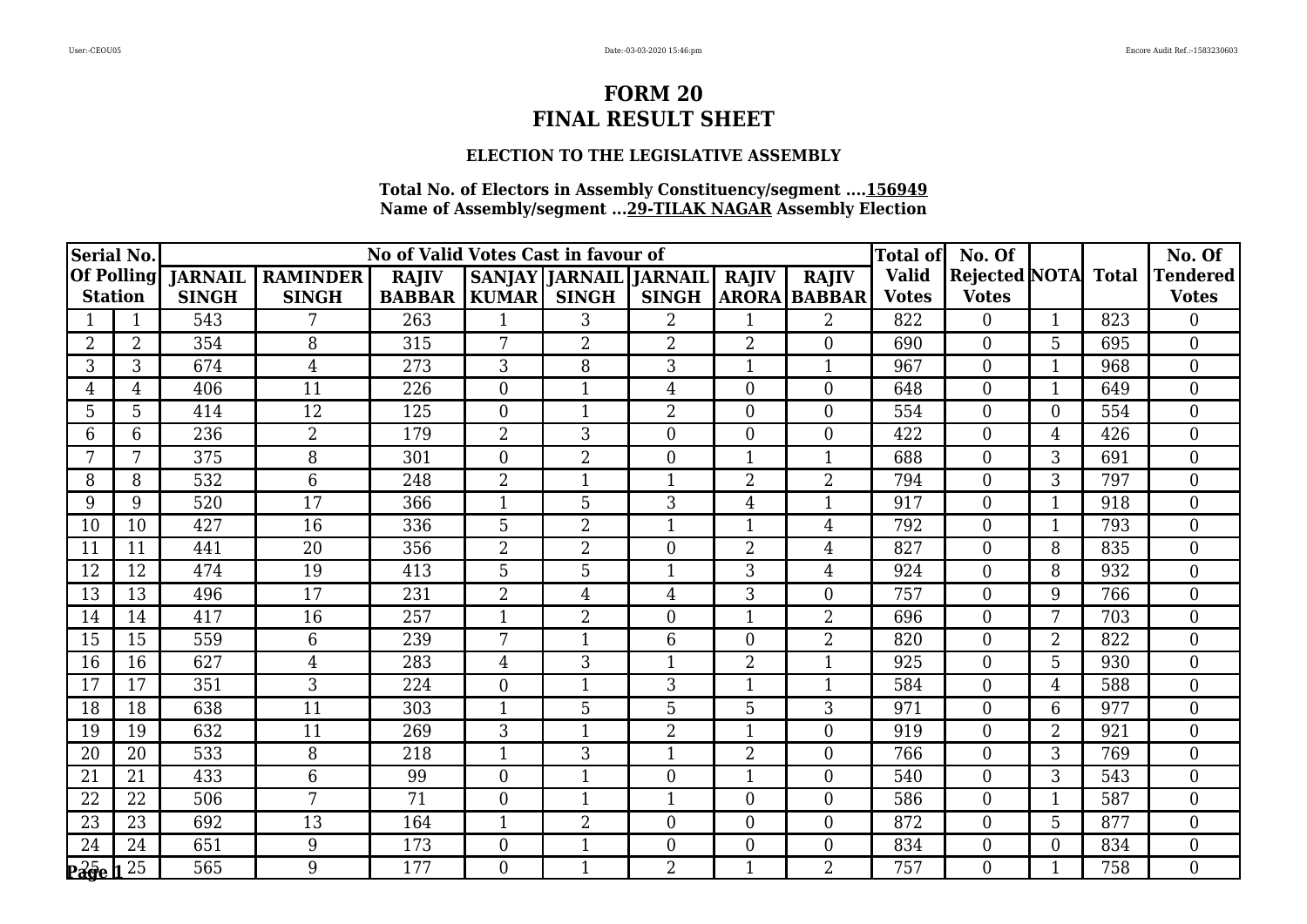## **ELECTION TO THE LEGISLATIVE ASSEMBLY**

| Serial No.             |    |                |                 | No of Valid Votes Cast in favour of |                |                               |                  |                  |                     | <b>Total of</b> | No. Of              |                |     | No. Of           |
|------------------------|----|----------------|-----------------|-------------------------------------|----------------|-------------------------------|------------------|------------------|---------------------|-----------------|---------------------|----------------|-----|------------------|
| <b>Of Polling</b>      |    | <b>JARNAIL</b> | <b>RAMINDER</b> | <b>RAJIV</b>                        |                | <b>SANJAY JARNAIL JARNAIL</b> |                  | <b>RAJIV</b>     | <b>RAJIV</b>        | <b>Valid</b>    | Rejected NOTA Total |                |     | <b>Tendered</b>  |
| <b>Station</b>         |    | <b>SINGH</b>   | <b>SINGH</b>    | <b>BABBAR</b>                       | <b>KUMAR</b>   | <b>SINGH</b>                  | <b>SINGH</b>     |                  | <b>ARORA BABBAR</b> | <b>Votes</b>    | <b>Votes</b>        |                |     | <b>Votes</b>     |
| 26                     | 26 | 683            | 8               | 160                                 | $\overline{2}$ | $\Omega$                      | $\overline{0}$   | $\Omega$         |                     | 854             | $\overline{0}$      | $\overline{2}$ | 856 | 0                |
| 27                     | 27 | 527            | 15              | 84                                  | $\mathbf{1}$   | 3                             | 2                | $\mathbf{1}$     | $\boldsymbol{0}$    | 633             | $\boldsymbol{0}$    | 3              | 636 | $\overline{0}$   |
| 28                     | 28 | 681            | 12              | 154                                 | 4              | 5                             | 3                | $\theta$         | $\overline{0}$      | 859             | $\overline{0}$      | $\overline{2}$ | 861 | $\theta$         |
| 29                     | 29 | 561            | 16              | 139                                 | $\Omega$       | $\overline{0}$                | 3                | $\theta$         | $\boldsymbol{0}$    | 719             | $\boldsymbol{0}$    |                | 720 | $\overline{0}$   |
| 30                     | 30 | 762            | 21              | 117                                 | $\overline{0}$ | $\overline{4}$                | $\boldsymbol{0}$ | $\overline{0}$   | $\mathbf{1}$        | 905             | $\boldsymbol{0}$    | $\overline{2}$ | 907 | $\overline{0}$   |
| 31                     | 31 | 709            | 19              | 141                                 | $\Omega$       | 3                             | 3                | $\overline{0}$   | $\overline{0}$      | 875             | $\Omega$            | 8              | 883 | $\Omega$         |
| 32                     | 32 | 400            | $\overline{2}$  | 89                                  | $\Omega$       | 4                             | 4                | $\theta$         | $\overline{0}$      | 499             | $\overline{0}$      | $\overline{2}$ | 501 | $\theta$         |
| 33                     | 33 | 532            | $\overline{2}$  | 128                                 | $\overline{0}$ | $\boldsymbol{0}$              | $\mathbf{1}$     | $\boldsymbol{0}$ | $\mathbf{1}$        | 664             | $\boldsymbol{0}$    | 1              | 665 | $\mathbf{0}$     |
| 34                     | 34 | 701            | $\overline{4}$  | 228                                 | $\overline{0}$ | 5                             | 6                | $\overline{2}$   | $\mathbf{1}$        | 947             | $\overline{0}$      | 8              | 955 | $\overline{0}$   |
| 35                     | 35 | 496            |                 | 164                                 | $\mathbf{1}$   | $\overline{4}$                | 3                |                  | $\overline{0}$      | 670             | $\overline{0}$      | 7              | 677 | $\theta$         |
| 36                     | 36 | 560            | $\overline{53}$ | 77                                  | $\overline{0}$ | 3                             | $\overline{26}$  | 1                | $\boldsymbol{0}$    | 720             | $\boldsymbol{0}$    |                | 721 | $\overline{0}$   |
| 37                     | 37 | 718            | 33              | 111                                 | $\overline{0}$ | $\overline{2}$                | $\mathbf{1}$     | $\overline{0}$   | $\mathbf{1}$        | 866             | $\boldsymbol{0}$    | 6              | 872 | $\theta$         |
| 38                     | 38 | 627            | 25              | 112                                 | $\mathbf{1}$   |                               | 7                |                  | $\boldsymbol{0}$    | 774             | $\boldsymbol{0}$    | $\mathbf{1}$   | 775 | $\overline{0}$   |
| 39                     | 39 | 588            | $\overline{12}$ | 116                                 | $\theta$       | $\overline{3}$                | $\overline{2}$   | $\theta$         | $\overline{0}$      | 721             | $\overline{0}$      | $\overline{2}$ | 723 | $\overline{0}$   |
| 40                     | 40 | 774            | 29              | 150                                 | $\overline{0}$ | 3                             | 1                | $\overline{0}$   | $\boldsymbol{0}$    | 957             | $\boldsymbol{0}$    | 6              | 963 | $\theta$         |
| 41                     | 41 | 374            | 7               | 128                                 | $\Omega$       | $\overline{0}$                | $\mathbf{1}$     | $\theta$         | $\overline{0}$      | 510             | $\boldsymbol{0}$    | 1              | 511 | $\overline{0}$   |
| 42                     | 42 | 550            | 17              | 81                                  | $\mathbf{1}$   | $\overline{2}$                | 2                | 1                | $\mathbf{1}$        | 655             | $\boldsymbol{0}$    | $\overline{0}$ | 655 | $\theta$         |
| 43                     | 43 | 405            | 14              | 482                                 | $\overline{1}$ | $\overline{2}$                | $\overline{2}$   | $\overline{0}$   | $\overline{2}$      | 908             | $\overline{0}$      | 8              | 916 | $\overline{0}$   |
| 44                     | 44 | 401            | 9               | 278                                 | $\Omega$       | 6                             | $\overline{0}$   | $\overline{0}$   | $\overline{0}$      | 694             | $\boldsymbol{0}$    | 3              | 697 | $\overline{0}$   |
| 45                     | 45 | 327            | 11              | 351                                 | 3              | 3                             | 2                | $\theta$         | $\overline{2}$      | 699             | $\overline{0}$      | 5              | 704 | $\theta$         |
| 46                     | 46 | 427            | 24              | 193                                 | 6              | 3                             | 1                |                  |                     | 656             | $\boldsymbol{0}$    | 11             | 667 | $\theta$         |
| 47                     | 47 | 351            | 14              | 171                                 | 4              | 6                             | 5                | 3                | $\mathbf{1}$        | 555             | $\boldsymbol{0}$    | $\overline{2}$ | 557 | $\boldsymbol{0}$ |
| 48                     | 48 | 490            | $\overline{21}$ | 254                                 | $\overline{0}$ | 3                             | $\mathbf{1}$     | $\theta$         | $\mathbf{1}$        | 770             | $\overline{0}$      | 4              | 774 | $\theta$         |
| 49                     | 49 | 422            | 13              | 251                                 | $\Omega$       | 5                             | 2                | $\overline{0}$   | $\overline{0}$      | 693             | $\boldsymbol{0}$    | 6              | 699 | $\theta$         |
| $P\bar{a}$ ge $2^{50}$ |    | 314            | 10              | 397                                 | -1             | 3                             | $\overline{0}$   | $\overline{0}$   | $\overline{2}$      | 727             | $\overline{0}$      | 3              | 730 | $\overline{0}$   |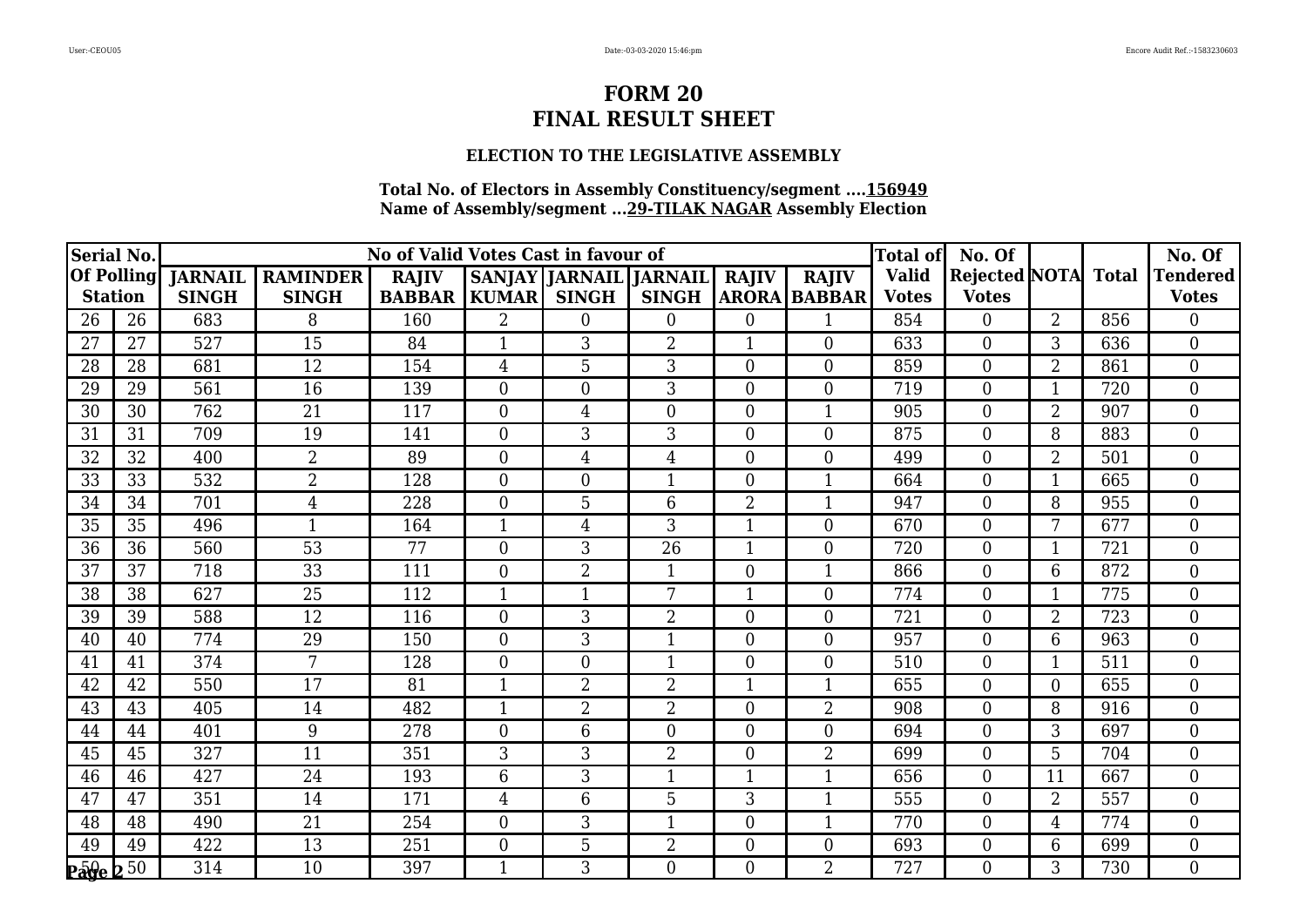## **ELECTION TO THE LEGISLATIVE ASSEMBLY**

| Serial No.                |    |                |                 | No of Valid Votes Cast in favour of |                |                               |                  |                |                     | <b>Total of</b> | No. Of               |                |              | No. Of                        |
|---------------------------|----|----------------|-----------------|-------------------------------------|----------------|-------------------------------|------------------|----------------|---------------------|-----------------|----------------------|----------------|--------------|-------------------------------|
| <b>Of Polling</b>         |    | <b>JARNAIL</b> | <b>RAMINDER</b> | <b>RAJIV</b>                        |                | <b>SANJAY JARNAIL JARNAIL</b> |                  | <b>RAJIV</b>   | <b>RAJIV</b>        | <b>Valid</b>    | <b>Rejected NOTA</b> |                | <b>Total</b> | <b><i><u>Fendered</u></i></b> |
| <b>Station</b>            |    | <b>SINGH</b>   | <b>SINGH</b>    | <b>BABBAR</b>                       | <b>KUMAR</b>   | <b>SINGH</b>                  | <b>SINGH</b>     |                | <b>ARORA BABBAR</b> | <b>Votes</b>    | <b>Votes</b>         |                |              | <b>Votes</b>                  |
| 51                        | 51 | 242            | 8               | 237                                 | $\overline{2}$ | 3                             |                  | $\overline{2}$ | $\Omega$            | 495             | $\overline{0}$       | 3              | 498          | 0                             |
| 52                        | 52 | 478            | 21              | 319                                 | $\overline{0}$ | 3                             | 3                | $\overline{0}$ | $\mathbf{1}$        | 825             | $\boldsymbol{0}$     | $\overline{2}$ | 827          | $\overline{0}$                |
| 53                        | 53 | 564            | 23              | 305                                 | 3              | 3                             | 4                | $\mathbf{1}$   | $\overline{2}$      | 905             | $\overline{0}$       | 6              | 911          | $\Omega$                      |
| 54                        | 54 | 515            | 15              | 225                                 |                | $\overline{2}$                | $\overline{2}$   | $\overline{2}$ |                     | 763             | $\boldsymbol{0}$     | 8              | 771          | $\overline{0}$                |
| 55                        | 55 | 364            | 11              | 279                                 | $\mathbf{1}$   | 6                             | $\boldsymbol{0}$ | $\overline{0}$ | $\mathbf{1}$        | 662             | $\boldsymbol{0}$     | 7              | 669          | $\overline{0}$                |
| 56                        | 56 | 639            | 19              | 150                                 | $\mathbf{1}$   | 5                             | 1                | 1              | 5                   | 821             | $\overline{0}$       | 5              | 826          | $\Omega$                      |
| 57                        | 57 | 378            | 9               | 190                                 |                | 5                             | 3                | $\theta$       |                     | 587             | $\boldsymbol{0}$     | 3              | 590          | $\theta$                      |
| 58                        | 58 | 505            | 18              | 182                                 | $\overline{0}$ | $\overline{4}$                | 3                | $\mathbf{1}$   | $\mathbf{1}$        | 714             | $\boldsymbol{0}$     | 5              | 719          | $\overline{0}$                |
| 59                        | 59 | 231            | 12              | 174                                 | $\mathbf{1}$   | 5                             | $\mathbf{1}$     | $\overline{0}$ | $\mathbf{1}$        | 425             | $\overline{0}$       | $\mathbf{1}$   | 426          | $\overline{0}$                |
| 60                        | 60 | 286            | 10              | 227                                 | $\mathbf 1$    | 7                             | 1                | $\overline{0}$ | $\mathbf{1}$        | 533             | $\boldsymbol{0}$     | 1              | 534          | $\theta$                      |
| 61                        | 61 | 341            | 15              | 215                                 | 1              | 4                             | $\boldsymbol{0}$ | $\overline{0}$ | $\boldsymbol{0}$    | 576             | $\boldsymbol{0}$     | 3              | 579          | $\overline{0}$                |
| 62                        | 62 | 386            | 9               | 299                                 | $\theta$       | 7                             | 4                | $\overline{0}$ | $\boldsymbol{0}$    | 705             | $\boldsymbol{0}$     | 4              | 709          | $\theta$                      |
| 63                        | 63 | 274            | 12              | 249                                 | $\overline{2}$ | 5                             | 4                | $\overline{0}$ | $\boldsymbol{0}$    | 546             | $\boldsymbol{0}$     | 3              | 549          | $\overline{0}$                |
| 64                        | 64 | 492            | $\overline{18}$ | 343                                 | $\mathbf{1}$   | $\overline{3}$                | $\overline{7}$   | $\overline{0}$ | $\overline{3}$      | 867             | $\overline{0}$       | 6              | 873          | $\overline{0}$                |
| 65                        | 65 | 318            | 17              | 393                                 | $\theta$       | 5                             | 3                | $\overline{0}$ | $\overline{0}$      | 736             | $\boldsymbol{0}$     | 7              | 743          | $\theta$                      |
| 66                        | 66 | 543            | 14              | 263                                 | $\overline{4}$ | 2                             | 6                | $\theta$       | $\overline{2}$      | 834             | $\boldsymbol{0}$     | 6              | 840          | $\theta$                      |
| 67                        | 67 | 327            | 9               | 285                                 | $\theta$       | $\overline{2}$                | $\mathbf{1}$     | $\mathbf{1}$   | $\overline{2}$      | 627             | $\boldsymbol{0}$     | $\overline{2}$ | 629          | $\theta$                      |
| 68                        | 68 | 347            | 27              | 277                                 | 5              | 5                             | 3                | 1              | $\overline{0}$      | 665             | $\overline{0}$       | 3              | 668          | $\overline{0}$                |
| 69                        | 69 | 376            | 27              | 288                                 | $\overline{2}$ | 9                             | $\overline{2}$   | $\overline{0}$ | 3                   | 707             | $\boldsymbol{0}$     | 3              | 710          | $\overline{0}$                |
| 70                        | 70 | 203            | 12              | 183                                 | $\Omega$       | $\mathbf{1}$                  | $\mathbf{1}$     | $\overline{0}$ | $\overline{0}$      | 400             | $\overline{0}$       | $\overline{2}$ | 402          | $\theta$                      |
| 71                        | 71 | 466            | 23              | 195                                 | 2              |                               | 3                | $\overline{0}$ | $\mathbf{1}$        | 691             | $\boldsymbol{0}$     | 7              | 698          | $\theta$                      |
| 72                        | 72 | 448            | 14              | 375                                 | $\overline{0}$ | 7                             | $\overline{0}$   | $\mathbf{1}$   | $\boldsymbol{0}$    | 845             | $\boldsymbol{0}$     | 9              | 854          | $\overline{0}$                |
| 73                        | 73 | 284            | 13              | 166                                 | $\overline{2}$ | $\overline{4}$                | $\overline{2}$   | $\overline{0}$ | $\overline{0}$      | 471             | $\overline{0}$       | 6              | 477          | $\theta$                      |
| 74                        | 74 | 383            | 15              | 311                                 | 4              | $\overline{2}$                | 1                | $\overline{0}$ | $\overline{0}$      | 716             | $\boldsymbol{0}$     | 5              | 721          | $\theta$                      |
| $P\vec{age}$ $B\vec{$ 75} |    | 403            | 13              | 337                                 |                | 5                             | 3                |                | $\overline{2}$      | 765             | $\overline{0}$       | 3              | 768          | $\overline{0}$                |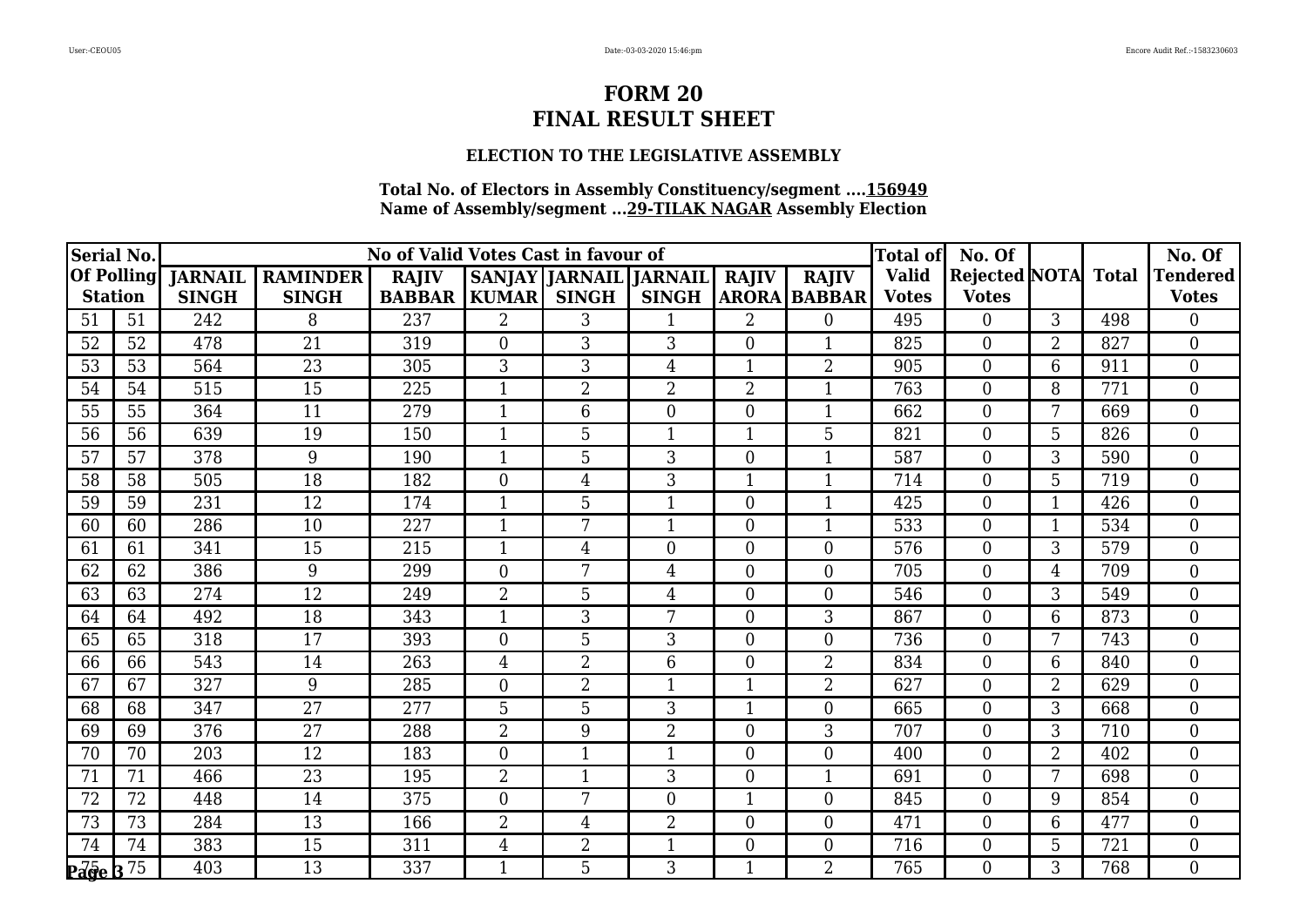## **ELECTION TO THE LEGISLATIVE ASSEMBLY**

| Serial No.             |    |                |                 | No of Valid Votes Cast in favour of |                |                        |                |                |                     | <b>Total of</b> | No. Of              |                |      | No. Of           |
|------------------------|----|----------------|-----------------|-------------------------------------|----------------|------------------------|----------------|----------------|---------------------|-----------------|---------------------|----------------|------|------------------|
| <b>Of Polling</b>      |    | <b>JARNAIL</b> | <b>RAMINDER</b> | <b>RAJIV</b>                        |                | SANJAY JARNAIL JARNAIL |                | <b>RAJIV</b>   | <b>RAJIV</b>        | <b>Valid</b>    | Rejected NOTA Total |                |      | <b>Tendered</b>  |
| <b>Station</b>         |    | <b>SINGH</b>   | <b>SINGH</b>    | <b>BABBAR   KUMAR  </b>             |                | <b>SINGH</b>           | <b>SINGH</b>   |                | <b>ARORA BABBAR</b> | <b>Votes</b>    | <b>Votes</b>        |                |      | <b>Votes</b>     |
| 76                     | 76 | 434            |                 | 237                                 | $\Omega$       |                        | $\overline{2}$ |                |                     | 677             | $\theta$            | $\overline{2}$ | 679  | $\theta$         |
| 77                     | 77 | 351            | 13              | 225                                 | $\mathbf{1}$   | $\overline{2}$         | $\overline{2}$ | $\overline{0}$ | $\mathbf{1}$        | 595             | $\overline{0}$      | 4              | 599  | $\overline{0}$   |
| 78                     | 78 | 335            | 15              | 309                                 | $\Omega$       | 7                      | 1              | $\theta$       | $\mathbf{1}$        | 668             | $\overline{0}$      | 3              | 671  | $\theta$         |
| 79                     | 79 | 445            | 8               | 230                                 | $\mathbf{0}$   | 7                      |                | $\overline{0}$ | $\mathbf{1}$        | 692             | $\boldsymbol{0}$    | 4              | 696  | $\overline{0}$   |
| 80                     | 80 | 475            | 15              | 286                                 | $\overline{0}$ | 10                     | $\overline{2}$ | $\overline{0}$ | $\mathbf{1}$        | 789             | $\boldsymbol{0}$    | 7              | 796  | $\mathbf{0}$     |
| 81                     | 81 | 437            | 11              | 234                                 | $\Omega$       | 5                      | $\mathbf{1}$   | $\overline{2}$ | $\theta$            | 690             | $\theta$            | 2              | 692  | $\theta$         |
| 82                     | 82 | 362            | $\overline{2}$  | 65                                  | $\Omega$       | 3                      |                | 0              |                     | 434             | $\overline{0}$      |                | 435  | $\overline{0}$   |
| 83                     | 83 | 524            | $\overline{4}$  | 267                                 | $\mathbf{1}$   | $\overline{4}$         | $\overline{0}$ | $\overline{0}$ | $\boldsymbol{0}$    | 800             | $\boldsymbol{0}$    | $\overline{2}$ | 802  | $\boldsymbol{0}$ |
| 84                     | 84 | 490            | 7               | 239                                 | $\mathbf{1}$   | 6                      | $\overline{2}$ | $\Omega$       | $\overline{2}$      | 747             | $\overline{0}$      | 2              | 749  | $\theta$         |
| 85                     | 85 | 378            | 6               | 265                                 | $\theta$       | $\theta$               | $\overline{0}$ | $\overline{0}$ | $\overline{0}$      | 649             | $\boldsymbol{0}$    | 3              | 652  | $\overline{0}$   |
| 86                     | 86 | 346            | 14              | 246                                 | $\overline{0}$ | $\overline{2}$         | 3              | $\overline{0}$ | $\mathbf{1}$        | 612             | $\boldsymbol{0}$    | 10             | 622  | $\overline{0}$   |
| 87                     | 87 | 439            | 19              | 268                                 | $\Omega$       | $\overline{4}$         | 4              | $\overline{0}$ | $\mathbf{1}$        | 735             | $\overline{0}$      | 4              | 739  | $\theta$         |
| 88                     | 88 | 517            | 8               | 248                                 | $\overline{2}$ |                        | $\overline{2}$ | $\Omega$       | 1                   | 779             | $\boldsymbol{0}$    | -1             | 780  | $\overline{0}$   |
| 89                     | 89 | 641            | $\overline{23}$ | 342                                 | -1             | 8                      | 3              | $\theta$       | $\overline{0}$      | 1018            | $\overline{0}$      | 5              | 1023 | $\overline{0}$   |
| 90                     | 90 | 380            | 4               | 226                                 | 4              | 3                      | 3              | $\overline{0}$ | 1                   | 621             | $\boldsymbol{0}$    | 6              | 627  | $\overline{0}$   |
| 91                     | 91 | 528            | 14              | 382                                 |                | $\overline{4}$         | $\overline{2}$ | $\overline{2}$ | $\mathbf{1}$        | 934             | $\boldsymbol{0}$    | 4              | 938  | $\overline{0}$   |
| 92                     | 92 | 437            | 14              | 257                                 |                |                        | $\overline{0}$ | $\overline{0}$ | $\overline{0}$      | 710             | $\overline{0}$      |                | 711  | $\overline{0}$   |
| 93                     | 93 | 479            | 16              | 206                                 | $\theta$       | 3                      | 1              | $\overline{0}$ | $\overline{0}$      | 705             | $\boldsymbol{0}$    | $\overline{2}$ | 707  | $\overline{0}$   |
| 94                     | 94 | 473            | 12              | 359                                 |                | 8                      | 5              | $\theta$       | 3                   | 861             | $\boldsymbol{0}$    | 7              | 868  | $\overline{0}$   |
| 95                     | 95 | 255            | 7               | 322                                 | 5              | 5                      | $\overline{2}$ | 1              | $\overline{0}$      | 597             | $\overline{0}$      | 3              | 600  | $\overline{0}$   |
| 96                     | 96 | 265            | 5               | 237                                 |                | $\overline{4}$         | $\overline{2}$ | $\mathbf{1}$   | $\boldsymbol{0}$    | 515             | $\boldsymbol{0}$    | $\overline{2}$ | 517  | $\overline{0}$   |
| 97                     | 97 | 305            | 5               | 231                                 |                | $\overline{2}$         | $\overline{0}$ | $\overline{0}$ | $\mathbf{1}$        | 545             | $\overline{0}$      | 3              | 548  | $\overline{0}$   |
| 98                     | 98 | 285            | 7               | 194                                 | $\theta$       | $\mathbf{1}$           | $\overline{2}$ | $\Omega$       | $\overline{0}$      | 489             | $\overline{0}$      | 0              | 489  | $\theta$         |
| 99                     | 99 | 594            | 6               | 384                                 |                | 15                     | 5              | 0              | $\overline{0}$      | 1005            | $\overline{0}$      | 4              | 1009 | $\overline{0}$   |
| $P_0^1Q_0^0$ $4^{100}$ |    | 412            | 4               | 245                                 | $\theta$       |                        |                | 1              | $\overline{0}$      | 664             | $\overline{0}$      | $\overline{2}$ | 666  | $\overline{0}$   |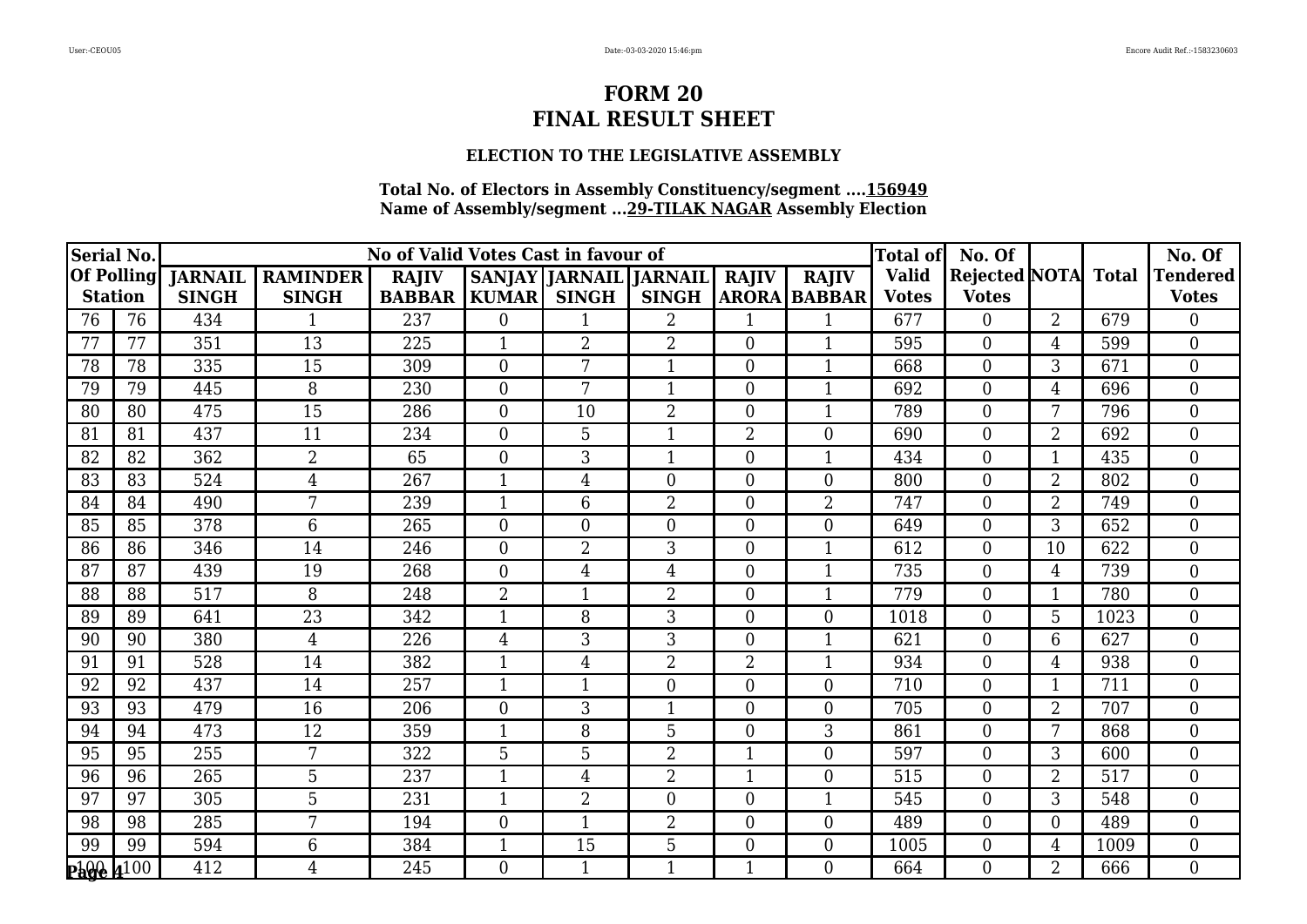## **ELECTION TO THE LEGISLATIVE ASSEMBLY**

| Serial No.            |     |                |                 | No of Valid Votes Cast in favour of |                |                               |                  |                |                     | <b>Total of</b> | No. Of               |                |              | No. Of          |
|-----------------------|-----|----------------|-----------------|-------------------------------------|----------------|-------------------------------|------------------|----------------|---------------------|-----------------|----------------------|----------------|--------------|-----------------|
| <b>Of Polling</b>     |     | <b>JARNAIL</b> | <b>RAMINDER</b> | <b>RAJIV</b>                        |                | <b>SANJAY JARNAIL JARNAIL</b> |                  | <b>RAJIV</b>   | <b>RAJIV</b>        | Valid           | <b>Rejected NOTA</b> |                | <b>Total</b> | <b>Tendered</b> |
| <b>Station</b>        |     | <b>SINGH</b>   | <b>SINGH</b>    | <b>BABBAR</b>                       | <b>KUMAR</b>   | <b>SINGH</b>                  | <b>SINGH</b>     |                | <b>ARORA BABBAR</b> | <b>Votes</b>    | <b>Votes</b>         |                |              | <b>Votes</b>    |
| 101                   | 101 | 508            | 11              | 232                                 | $\Omega$       | 3                             | $\overline{2}$   | $\Omega$       | $\overline{0}$      | 756             | $\overline{0}$       |                | 757          | 0               |
| 102                   | 102 | 303            | 7               | 161                                 | $\mathbf 1$    | 5                             | $\boldsymbol{0}$ | $\overline{0}$ | $\boldsymbol{0}$    | 477             | $\boldsymbol{0}$     | 0              | 477          | $\overline{0}$  |
| 103                   | 103 | 598            | 11              | 238                                 | $\overline{2}$ | 8                             | $\overline{2}$   | $\mathbf{1}$   | $\mathbf{1}$        | 861             | $\boldsymbol{0}$     | 1              | 862          | $\theta$        |
| 104                   | 104 | 490            | 7               | 164                                 | $\overline{2}$ | 5                             | 1                | $\mathbf{1}$   | $\overline{0}$      | 670             | $\boldsymbol{0}$     | 2              | 672          | $\overline{0}$  |
| 105                   | 105 | 664            | 13              | 208                                 | 3              | $\overline{0}$                | $\overline{4}$   | $\mathbf{1}$   | $\mathbf{1}$        | 894             | $\boldsymbol{0}$     | 6              | 900          | $\overline{0}$  |
| 106                   | 106 | 443            | 6               | 181                                 | $\mathbf{1}$   | 5                             | 1                | 1              | $\mathbf{1}$        | 639             | $\overline{0}$       | 1              | 640          | $\Omega$        |
| 107                   | 107 | 481            | 7               | 153                                 | 3              | 7                             | 4                | $\theta$       | $\mathbf{1}$        | 656             | $\boldsymbol{0}$     | $\overline{2}$ | 658          | $\theta$        |
| 108                   | 108 | 460            | 6               | 226                                 | $\overline{0}$ | $\overline{2}$                | 3                | $\mathbf{1}$   | $\boldsymbol{0}$    | 698             | $\boldsymbol{0}$     | 3              | 701          | $\overline{0}$  |
| 109                   | 109 | 419            | 8               | 128                                 | $\overline{0}$ | $\mathbf{1}$                  | $\overline{2}$   | $\overline{0}$ | $\mathbf{1}$        | 559             | $\overline{0}$       | $\overline{0}$ | 559          | $\overline{0}$  |
| 110                   | 110 | 425            | 10              | 234                                 | $\mathbf 1$    | 5                             | $\overline{0}$   | $\theta$       | $\overline{0}$      | 675             | $\overline{0}$       | $\overline{2}$ | 677          | $\theta$        |
| 111                   | 111 | 519            | 10              | 230                                 | 1              | 5                             | $\mathbf{1}$     | $\overline{0}$ | $\boldsymbol{0}$    | 766             | $\boldsymbol{0}$     | 3              | 769          | $\overline{0}$  |
| 112                   | 112 | 575            | 11              | 151                                 | 1              | $\overline{2}$                | 3                | $\mathbf{1}$   | $\boldsymbol{0}$    | 744             | $\boldsymbol{0}$     | 3              | 747          | $\theta$        |
| 113                   | 113 | 224            | 11              | 219                                 | $\theta$       | 2                             | $\mathbf{1}$     | $\overline{0}$ | $\boldsymbol{0}$    | 457             | $\boldsymbol{0}$     | 1              | 458          | $\overline{0}$  |
| 114                   | 114 | 258            | 14              | 177                                 | $\theta$       | $\overline{5}$                | $\mathbf{1}$     | $\theta$       | $\overline{0}$      | 455             | $\overline{0}$       | 3              | 458          | $\overline{0}$  |
| 115                   | 115 | 662            | 20              | 274                                 | 4              | 8                             | 1                | 3              | $\boldsymbol{0}$    | 972             | $\boldsymbol{0}$     | 14             | 986          | $\theta$        |
| 116                   | 116 | 209            | 8               | 183                                 | $\theta$       | 1                             | 1                | 1              | $\boldsymbol{0}$    | 403             | $\boldsymbol{0}$     | 1              | 404          | $\theta$        |
| 117                   | 117 | 231            | 18              | 221                                 | $\overline{2}$ | 3                             | $\mathbf{1}$     | $\theta$       | $\overline{2}$      | 478             | $\boldsymbol{0}$     | 4              | 482          | $\theta$        |
| 118                   | 118 | 345            | 9               | 191                                 | $\overline{0}$ | 4                             | $\overline{2}$   | $\overline{0}$ | $\overline{0}$      | 551             | $\overline{0}$       | 1              | 552          | $\overline{0}$  |
| 119                   | 119 | 221            | 15              | 195                                 | $\mathbf{1}$   | 6                             | $\mathbf{1}$     | $\overline{0}$ | $\overline{0}$      | 439             | $\boldsymbol{0}$     | 4              | 443          | $\overline{0}$  |
| 120                   | 120 | 230            | 8               | 192                                 | $\mathbf{1}$   | 3                             | 2                | $\overline{0}$ | $\overline{0}$      | 436             | $\overline{0}$       | $\overline{2}$ | 438          | $\theta$        |
| 121                   | 121 | 344            | 20              | 395                                 | $\theta$       | 3                             | 1                | $\overline{0}$ | $\mathbf{1}$        | 764             | $\boldsymbol{0}$     | 9              | 773          | $\theta$        |
| 122                   | 122 | 366            | 16              | 166                                 | $\overline{2}$ | $\overline{2}$                | $\overline{4}$   | $\overline{4}$ | 8                   | 568             | $\boldsymbol{0}$     | 10             | 578          | $\overline{0}$  |
| 123                   | 123 | 392            | 11              | 250                                 | 3              | $\overline{4}$                | 6                | $\mathbf{1}$   | 5                   | 672             | $\overline{0}$       | 5              | 677          | $\theta$        |
| 124                   | 124 | 262            | 11              | 364                                 |                | $\overline{2}$                | 3                | $\overline{0}$ | $\boldsymbol{0}$    | 643             | $\boldsymbol{0}$     | 9              | 652          | $\theta$        |
| $P_0^{125}$ $5^{125}$ |     | 433            | $\overline{27}$ | 395                                 | $\theta$       | 3                             | $\overline{0}$   |                | $\overline{0}$      | 859             | $\overline{0}$       | 7              | 866          | $\overline{0}$  |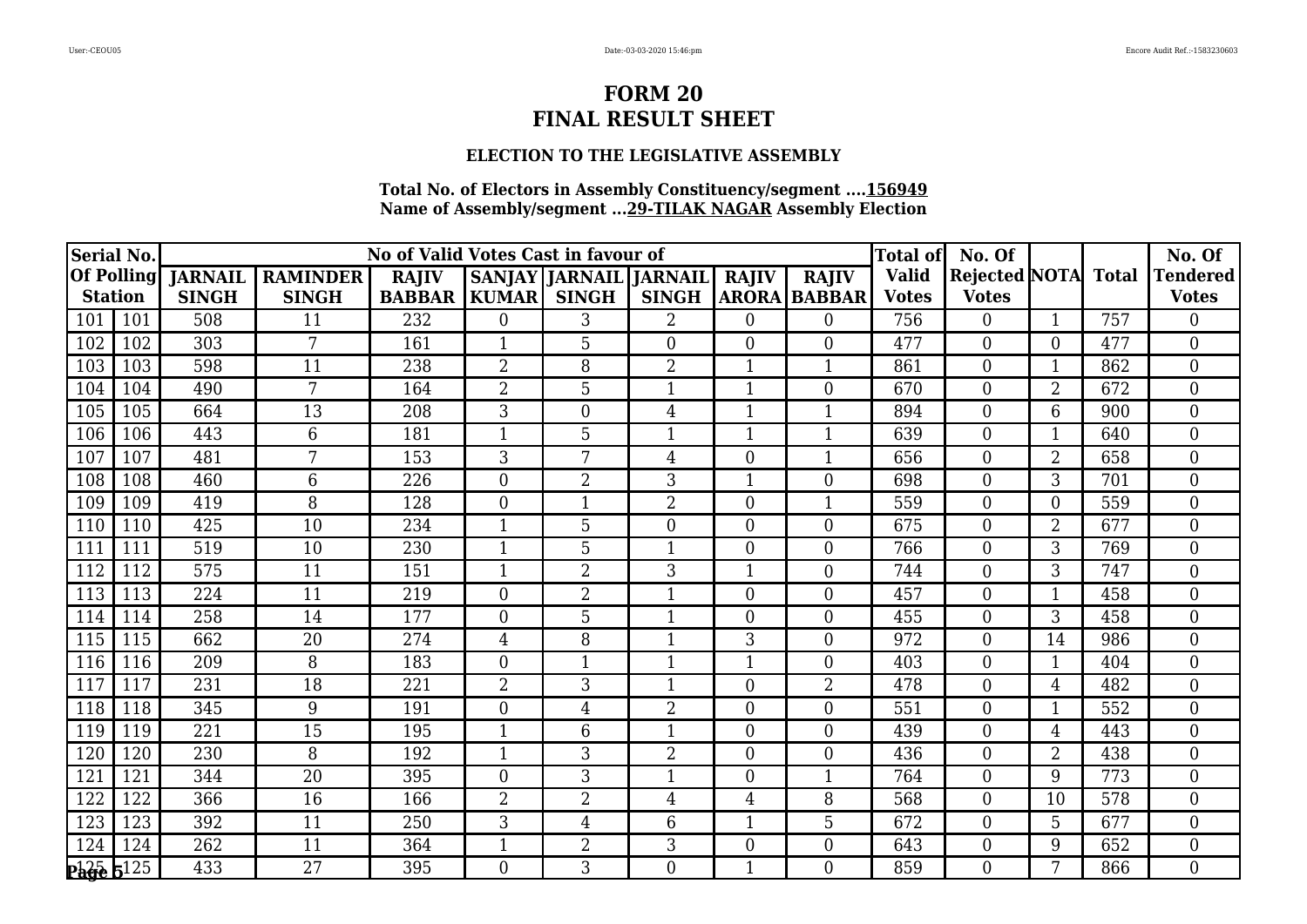## **ELECTION TO THE LEGISLATIVE ASSEMBLY**

| Serial No.                                 |               |              |                         | No of Valid Votes Cast in favour of |                |                               |                |                |                     | <b>Total of</b> | No. Of                     |                |       | No. Of           |
|--------------------------------------------|---------------|--------------|-------------------------|-------------------------------------|----------------|-------------------------------|----------------|----------------|---------------------|-----------------|----------------------------|----------------|-------|------------------|
| <b>Of Polling</b>                          |               |              | <b>JARNAIL RAMINDER</b> | <b>RAJIV</b>                        |                | <b>SANJAY JARNAIL JARNAIL</b> |                | <b>RAJIV</b>   | <b>RAJIV</b>        | <b>Valid</b>    | <b>Rejected NOTA</b> Total |                |       | <b>Tendered</b>  |
| <b>Station</b>                             |               | <b>SINGH</b> | <b>SINGH</b>            | <b>BABBAR</b>                       | <b>KUMAR</b>   | <b>SINGH</b>                  | <b>SINGH</b>   |                | <b>ARORA BABBAR</b> | <b>Votes</b>    | <b>Votes</b>               |                |       | <b>Votes</b>     |
| 126                                        | 126           | 333          | $\overline{23}$         | 421                                 | $\overline{0}$ | 3                             | $\overline{2}$ | 1              | $\mathbf{1}$        | 784             | $\overline{0}$             | 7              | 791   | $\overline{0}$   |
| 127                                        | 127           | 401          | 16                      | 218                                 | $\mathbf{1}$   | $\overline{4}$                | $\overline{2}$ | $\mathbf{1}$   | $\overline{2}$      | 645             | $\theta$                   | $\mathbf{1}$   | 646   | $\overline{0}$   |
| 128                                        | 128           | 312          | 17                      | 362                                 | 1              | $\overline{2}$                | $\overline{2}$ | $\theta$       | $\overline{2}$      | 698             | $\boldsymbol{0}$           |                | 699   | $\overline{0}$   |
| 129                                        | 129           | 418          | 9                       | 355                                 |                | $\overline{4}$                | $\overline{2}$ | $\overline{0}$ | $\mathbf{1}$        | 790             | $\boldsymbol{0}$           | 4              | 794   | $\overline{0}$   |
| 130                                        | 130           | 419          | 10                      | 278                                 | $\Omega$       |                               | $\mathbf{1}$   | $\overline{0}$ | $\mathbf{1}$        | 710             | $\boldsymbol{0}$           | $\Omega$       | 710   | $\overline{0}$   |
| 131                                        | 131           | 292          | 23                      | 260                                 | $\overline{0}$ | 9                             | $\mathbf{1}$   | $\overline{0}$ | $\overline{0}$      | 585             | $\boldsymbol{0}$           | 3              | 588   | $\boldsymbol{0}$ |
| 132                                        | 132           | 364          | 9                       | 261                                 | $\overline{2}$ | 3                             | $\overline{2}$ | $\mathbf{1}$   | $\overline{0}$      | 642             | $\overline{0}$             | 3              | 645   | $\overline{0}$   |
| 133                                        | 133           | 444          | 18                      | 419                                 | $\mathbf{1}$   | 10                            | $\overline{0}$ | $\overline{0}$ | $\mathbf{1}$        | 893             | $\overline{0}$             | $\mathbf{1}$   | 894   | $\overline{0}$   |
| 134                                        | 134           | 236          | 7                       | 208                                 | $\overline{0}$ | 4                             | 1              |                | $\boldsymbol{0}$    | 457             | $\boldsymbol{0}$           | $\overline{2}$ | 459   | $\overline{0}$   |
| 135                                        | 135           | 431          | 12                      | 396                                 | $\overline{4}$ | 5                             | $\overline{3}$ | $\overline{0}$ | $\mathbf{1}$        | 852             | $\overline{0}$             | 5              | 857   | $\overline{0}$   |
| 136                                        | 136           | 222          | 4                       | 208                                 | $\overline{0}$ | 6                             | $\mathbf{1}$   | $\Omega$       | $\overline{0}$      | 441             | $\overline{0}$             | $\overline{2}$ | 443   | $\overline{0}$   |
| 137                                        | 137           | 354          | 19                      | 237                                 | $\theta$       | 6                             | 1              | $\theta$       | $\mathbf{1}$        | 618             | $\overline{0}$             | $\overline{2}$ | 620   | $\overline{0}$   |
| 138                                        | 138           | 462          | 16                      | 252                                 | $\overline{0}$ | 7                             | 3              | $\Omega$       | $\overline{0}$      | 740             | $\overline{0}$             | $\mathbf{1}$   | 741   | $\overline{0}$   |
| 139                                        | 139           | 334          | 10                      | 295                                 | $\overline{0}$ | $\overline{4}$                | 3              | $\overline{0}$ | $\overline{0}$      | 646             | $\boldsymbol{0}$           | -1             | 647   | $\overline{0}$   |
| 140                                        | 140           | 447          | 16                      | 404                                 |                | 7                             | $\overline{2}$ | 1              | 3                   | 881             | $\overline{0}$             | 9              | 890   | $\overline{0}$   |
| 141                                        | 141           | 384          | 15                      | 284                                 | $\theta$       | 6                             | 3              | $\overline{0}$ | $\mathbf{1}$        | 693             | $\overline{0}$             | 3              | 696   | $\overline{0}$   |
| 142                                        | 142           | 94           | $\overline{2}$          | 201                                 | $\overline{0}$ | 3                             | $\overline{0}$ | $\overline{0}$ | $\overline{0}$      | 300             | $\overline{0}$             | 0              | 300   | $\overline{0}$   |
| <b>Total</b><br><b>EVM</b><br><b>Votes</b> |               | 62265        | 1787                    | 34223                               | 169            | 524                           | 304            | 85             | 124                 | 99481           | $\bf{0}$                   | 512            | 99993 | $\bf{0}$         |
| Total<br>Postal<br><b>Votes</b>            | <b>Ballot</b> | 171          | 20                      | 184                                 | 3              | 3                             | $\mathbf 1$    | $\overline{0}$ | $\boldsymbol{0}$    | 382             | 7                          | 10             | 399   | $\boldsymbol{0}$ |